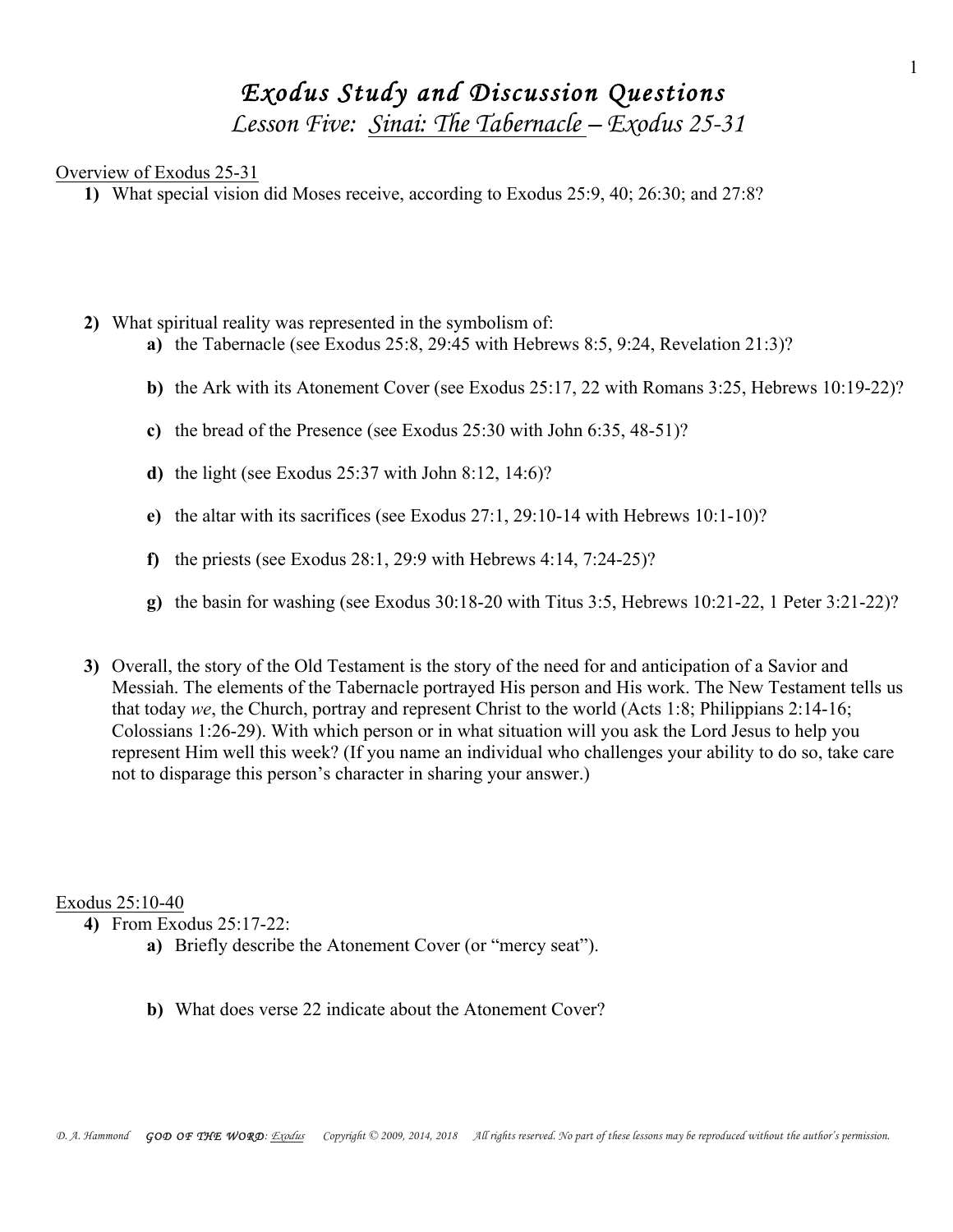- **5)** To atone for wrongdoing is to make amends with a satisfactory payment. What do Romans 3:23-26 and 1 John 2:2 teach about atonement?
- **6)** Atonement comes by sacrifice. Read Matthew 6:14-15, 18:21-22 and 1 Peter 4:8. What are the implications of Christ's atonement for you, with regard to your relationships with others? Has the Lord reminded you of a specific relationship in which you need to take this action?

# Exodus 26-27

- **7)** According to Exodus 26, the Tabernacle (or "Tent of Meeting") was to be constructed of curtains that were hung on wooden frames. This allowed the structure to be portable. The curtains created outer and inner "walls." Later in their history, Israel constructed a permanent temple that had the same basic features.
	- **a)** Read Exodus 26:31-34 and give the names of the two rooms (in the Tabernacle and the Temple) that were separated by one particular curtain.
	- **b)** Read Matthew 27:50-51 and tell what significant occurrence involved this curtain.
	- **c)** Connect what you learn about the placement of the Ark in Exodus 26:34 with what you discovered in Question 2b (Exodus 25:22) about its significance. What is the meaning of what happened to the curtain at the moment of Jesus's death, as described in the Matthew verses (Hebrews 10:19-22 help to explain this)?
- **8)** See Exodus 29:13, 18, 25, and 38. What was the purpose of the altar, described in Exodus 27:1-8. What do 1 Corinthians 5:7b and Hebrews 9:26 say about the need for such an altar today?
- **9)** Read Romans 6:13, 16, 19; 12:1; and 1 Corinthians 6:20. Specifically, how will you offer your body as a "living sacrifice" today?

#### Exodus 28-31

**10)** Aaron and his sons were to serve as the High Priests of Israel (Exodus 28:1 and 29:9).

**a)** According to Exodus 28:9-12, 15, 21, and 29, what did the High Priest bear on his shoulders? Why would this have been appropriate?